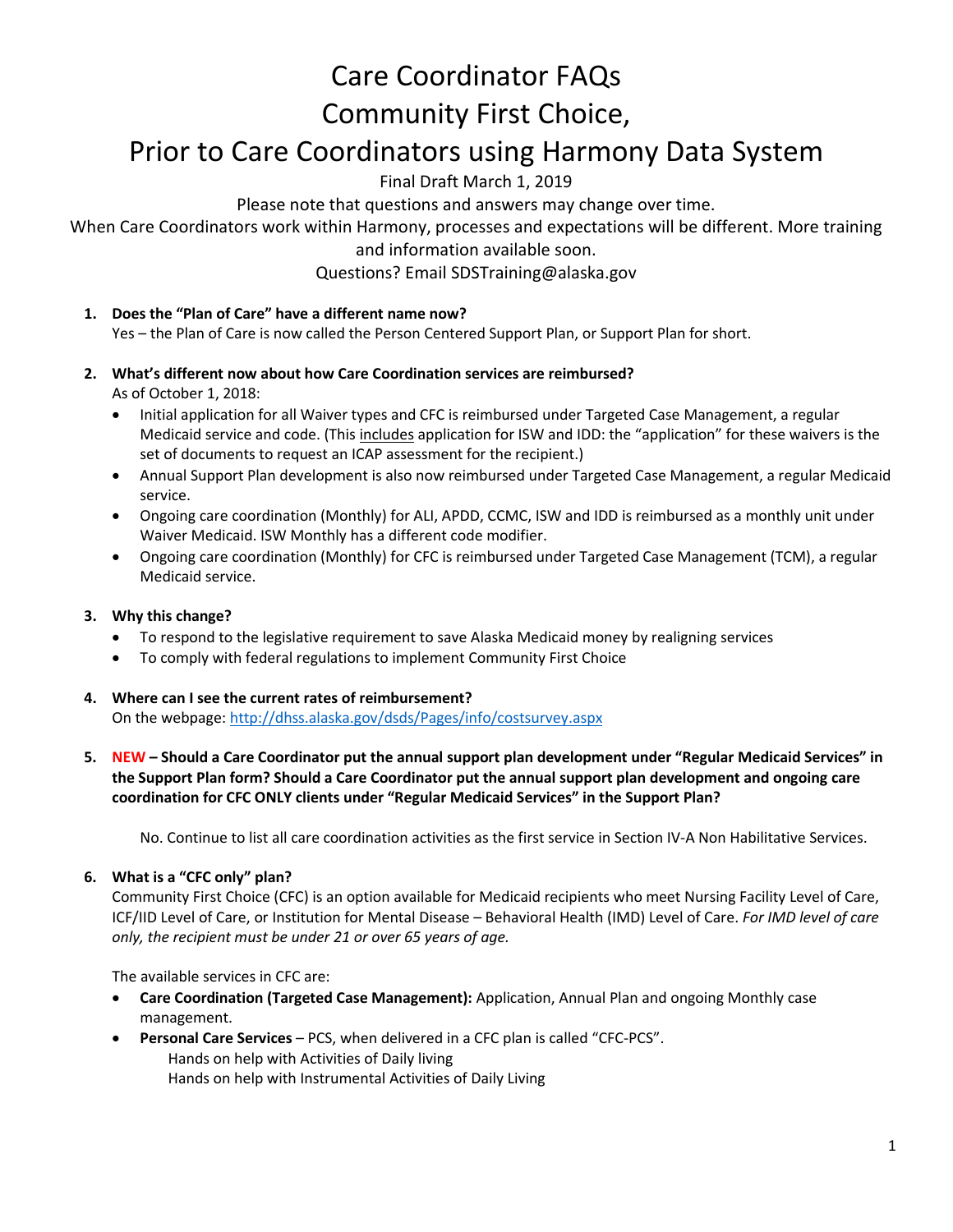- **Skills Building** through CFC-PCS: help given by trained PCA worker to help the recipient be more independent with an ADL/IADL that the person chooses. PCS agency representatives are attending required SDS training to be able to train their staff to do it.
- **Supervision and Cueing**: CFC-PCS service in which the PCA is in proximity to the recipient and only supervises and cues the recipient to perform an ADL or IADL. (Not hands on help time.)
- **Personal Emergency Response system (PERS)**: Communication system installed by PERS provider for the person to be able to summon help at home.
- **Optional Training resources to manage own staff**

#### **7. NEW – Is CFC a waiver?**

No. CFC is not a waiver. It is a Medicaid option, similar to Personal Care Services (PCS). It includes the service of a care coordinator, providing targeted case management.

#### **8. Is the recipient required to have ALL the CFC services?**

No. The person can choose which ones to request.

**9. NEW - My client has a Waiver and had PCS too and was auto-enrolled in CFC. He doesn't want any of the other CFC services, except the PCS. Shouldn't he just opt out and keep just PCS?**

Auto-enrollment and its' opt out period has ended.

If a recipient with CFC and waiver wants to opt out of CFC, the recipient is choosing to discontinue CFC. The care coordinator submits the CFC-01 (CFC Amendment form) to remove CFC, which also removes the CFC-PCS services that are in CFC.

The recipient will need to reapply for PCS only, by applying through a PCS agency. The recipient should be aware that they may need a new assessment and services may be awarded at different levels than previously, based on the new assessment.

#### **10. What is Care Coordination for a "CFC only" Support Plan?**

• A "CFC only" plan means the recipient has some or all of the CFC services listed above. AND the recipient does not have any additional HCB waiver services in to the CFC services.

Care Coordination for a "CFC only" client is called "Targeted Case Management".

The Care Coordinator:

- Performs and requests reimbursement for ongoing monthly care coordination at the TCM monthly rate
- Portrays the frequency of face to face visits in the Support Plan, subject to review and approval
- Creates the application, the annual plan, CFC amendments and travel requests
- Performs all activities of care coordination found in the regulations and Conditions of Participation (COPs)
- Follows the approved Support Plan for the face to face visit schedule requested by the CFC only client

#### **11. Can a Care Coordinator request the Visit Exception for a CFC Only Client?**

No. The schedule of face to face visits to the recipient are proposed in the Support Plan, subject to approval. (Also see [CC TCM Conditions of Participation\)](http://dhss.alaska.gov/dsds/Documents/SDSforms/CC_TCM_COP.pdf)

#### **12. Are Personal Care Services (PCS) going away?**

No. A Medicaid recipient who does not meet a facility Level of Care can still receive Personal Care Services. Recipients who do meet a facility level of care can still choose to receive only Personal Care Services and authorized Waiver services.

#### **13. Can a person have both CFC and a Waiver?**

Yes. The person must meet level of care for the Waiver they are enrolled in.

Most people who had Waiver and Personal Care Services were automatically enrolled in CFC as of October 1, 2018, (unless they opted out). SDS sent a letter to recipients in April 2018 about how to opt out. The majority of current recipients with both Waiver and PCS did not opt out and now have waiver and CFC-PCS.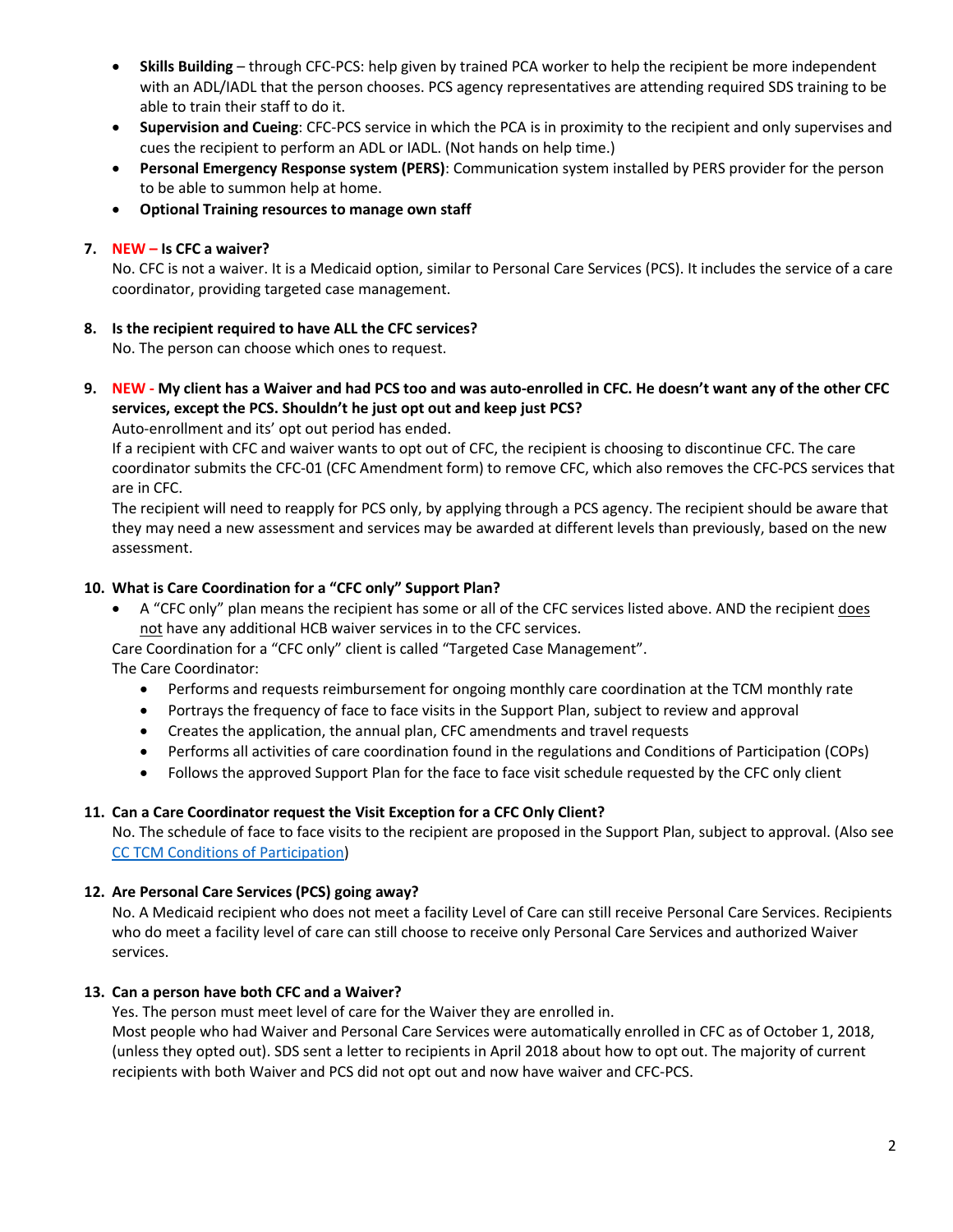• Please note – if a person wants to have a PERS, the recipient must be in the CFC program. **PERS is only offered as a CFC service as of Oct 1, 2018. If your client had a PERS and wants to keep it, or add one, they must participate in the CFC program.**

A current or future Waiver recipient can apply to add CFC services. The person can receive any of the CFC services, and Waiver services. **The services cannot duplicate each other, replace services provided by other resources, or replace things the person can do for themselves.** 

**14. If a recipient has both CFC and a waiver, does the care coordinator get reimbursed for 2 applications, 2 Support Plans, etc.?** 

No. Care Coordination "defaults" to the Waiver care coordination in responsibilities and reimbursement. However the Care Coordinator must follow certain requirements to help the recipient with CFC-PCS services.

**15. How does a Care Coordinator apply on behalf of a new applicant for CFC and the ALI, APDD or CCMC waivers?**  For ALI, APDD, CCMC and CFC only, the applicant will start by contacting the ADRC for an options counseling Person Centered Intake (PCI). Once completed the applicant will provide the options counseling form to the care coordinator. The care coordinator then completes and assembles the application packet.

The applicant will have a Consumer Assessment Tool (CAT) assessment scheduled, to determine Nursing Facility Level of Care (NFLOC). SDS sends a letter to the recipient and care coordinator about the level of care determination that tells if the person needs the same care as that provided to people living in a nursing facility. The Service Level Authorization (SLA) for CFC-PCS is created shortly after the CAT assessment. The SLA authorizes the amount CFC-PCS services that can begin prior to the Support Plan approval. The care coordinator will develop and submit the Person Centered Support Plan within 60 days.

#### **16. What's a "SLA"?**

Service Level Authorization. This is the chart that the SDS assessor completes after the CAT (Consumer Assessment Tool) assessment to show what type of CFC-PCS supports are authorized how much of each.

**17. Does the recipient need to wait for approval of the Support Plan to receive the CFC-PCS Services?** No. The CFC-PCS services can start the date of the Service Level Authorization (SLA).

#### **18. Does the SLA include "Skills Building" and the PERS?**

No. CFC Skills Building and PERS are requested on the Support Plan, subject to review and approval.

**19. NEW - How is Institution for Mental Disease (IMD) level of care determined?** 

Through a partnership with Qualis Behavioral Health. SDS is working on the partnership with Qualis for this assessment. The person will have a level of care assessment through Qualis.

#### **20. NEW - Can a Care Coordinator apply for CFC for someone who may meet the IMD level of care?**

Yes. The applicant must:

- Be between age 6 and 21
- Or over age 65
- Have active Medicaid
- Have a PCI intake form completed with the ADRC
- Have a diagnosis from a psychiatrist or mental health professional
- Show some of the indicators of IMD level of care:

#### **Indicators of IMD Level of Care,** from 7 AAC 127.025:

The applicant must (1) require a level of care in an institution providing psychiatric services for individuals under 21 years of age or an institution for mental diseases for individuals 65 years of age and over; (2) have a mental illness or severe emotional disturbance that (A) has been diagnosed by a psychiatrist or mental health professional; (B) is likely to cause serious harm to self and others or is gravely disabled; and (C) has persisted six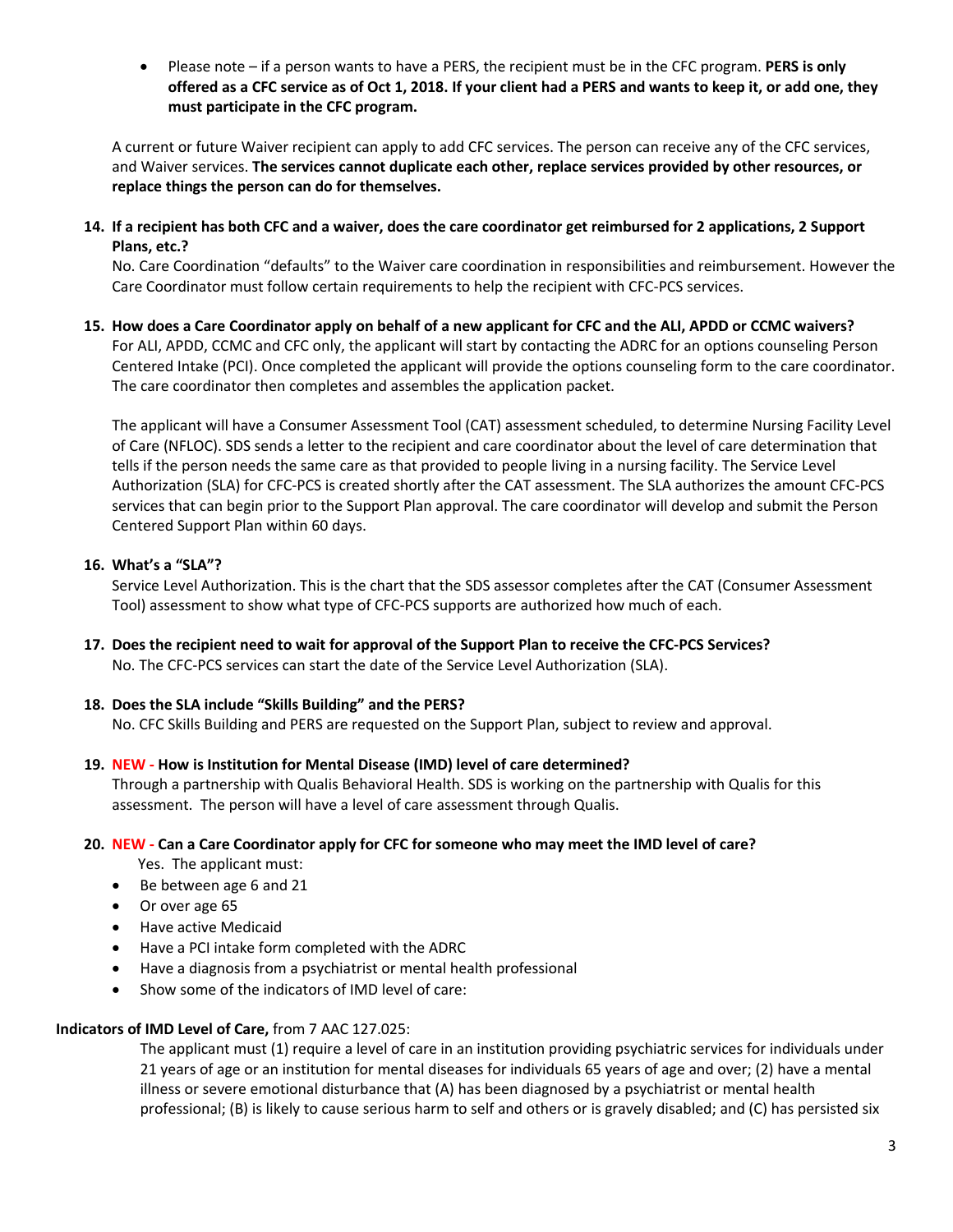months and is expected to persist for a total of 12 months or longer; and (3) absent appropriate intervention in the home and community, requires psychiatric hospitalization as documented by a mental health professional.

From AS 47.30.915 (definitions):

• **Gravely disabled** means a condition in which a person as a result of mental illness

(A) is in danger of physical harm arising from such complete neglect of basic needs for food, clothing, shelter, or personal safety as to render serious accident, illness, or death highly probable if care by another is not taken; or

(B) will, if not treated, suffer or continue to suffer severe and abnormal mental, emotional, or physical distress, and this distress is associated with significant impairment of judgment, reason, or behavior causing a substantial deterioration of the person's previous ability to function independently;

• **Likely to cause serious harm** means a person who

(A) poses a substantial risk of bodily harm to that person's self, as manifested by recent behavior causing, attempting, or threatening that harm;

(B) poses a substantial risk of harm to others as manifested by recent behavior causing, attempting, or threatening harm, and is likely in the near future to cause physical injury, physical abuse, or substantial property damage to another person; or

(C) manifests a current intent to carry out plans of serious harm to that person's self or another;

• **Mental Illness** means an organic, mental, or emotional impairment that has substantial adverse effects on an individual's ability to exercise conscious control of the individual's actions or ability to perceive reality or to reason or understand; intellectual disability, developmental disability, or both, epilepsy, drug addiction, and alcoholism do not per se constitute mental illness, although persons suffering from these conditions may also be suffering from mental illness

#### **21. NEW – What does CFC do for a person with IMD level of care?**

- a. The person will have a "CFC only" plan
- b. The person would not also have a Waiver because IMD level of care does not apply to Waivers
- c. The person will have a CAT assessment to determine the CFC-PCS service level authorization
- d. The person may have some of the CFC-PCS services, a PERS, and/or skills building
- e. Like all CFC, the person will have a care coordinator providing targeted case management

### **22. NEW - My Waiver client received a document that says he is eligible for CFC services, but he lives in an assisted living home. If the recipient lives in an assisted living home, a group home or family habilitation home, can the recipient get CFC services?**

No. CFC services duplicate Waiver out of home residential service. The recipient received a document confirming possible eligibility for Alaska Medicaid long term services and supports (such as the Person Centered Intake form). The document does not authorize CFC services.

#### **23. How does a Care Coordinator apply for CFC on behalf of a recipient who currently has only the ISW or IDD waiver?**

For IDD and ISW only, the applicant will have a CAT assessment scheduled. The Service Level Authorization (SLA) for CFC will be created shortly after the CAT assessment. The SLA tells the authorized CFC-PCS services. The recipient and care coordinator will receive a copy of the SLA from SDS.

The care coordinator completes and assembles the application packet to have a CAT assessment completed and CFC-PCS Service Levels determined.

**NEW -** The ADRC Person Centered Intake (PCA) form is not required if the person already has a Waiver.

- Uni 04 Application (since the applicant will be requesting CFC-PCS the Care Coordinator should enter the name of the chosen CFC-PCS agency and CFC-PCS Agency Administrator/Representative name on the first page)
- Uni 07 Recipient Rights and Responsibilities
- **Uni 09 Verification of Diagnosis**
- **Uni 12 Request for Expedited Consideration (if circumstances on form apply)**
- Medical documentation that supports need for CFC or Waiver
- Proof of legal representative (if applicable)
- Proof of Medicaid eligibility: current Denali Card, Medicaid number, DPA printout or Enterprise printout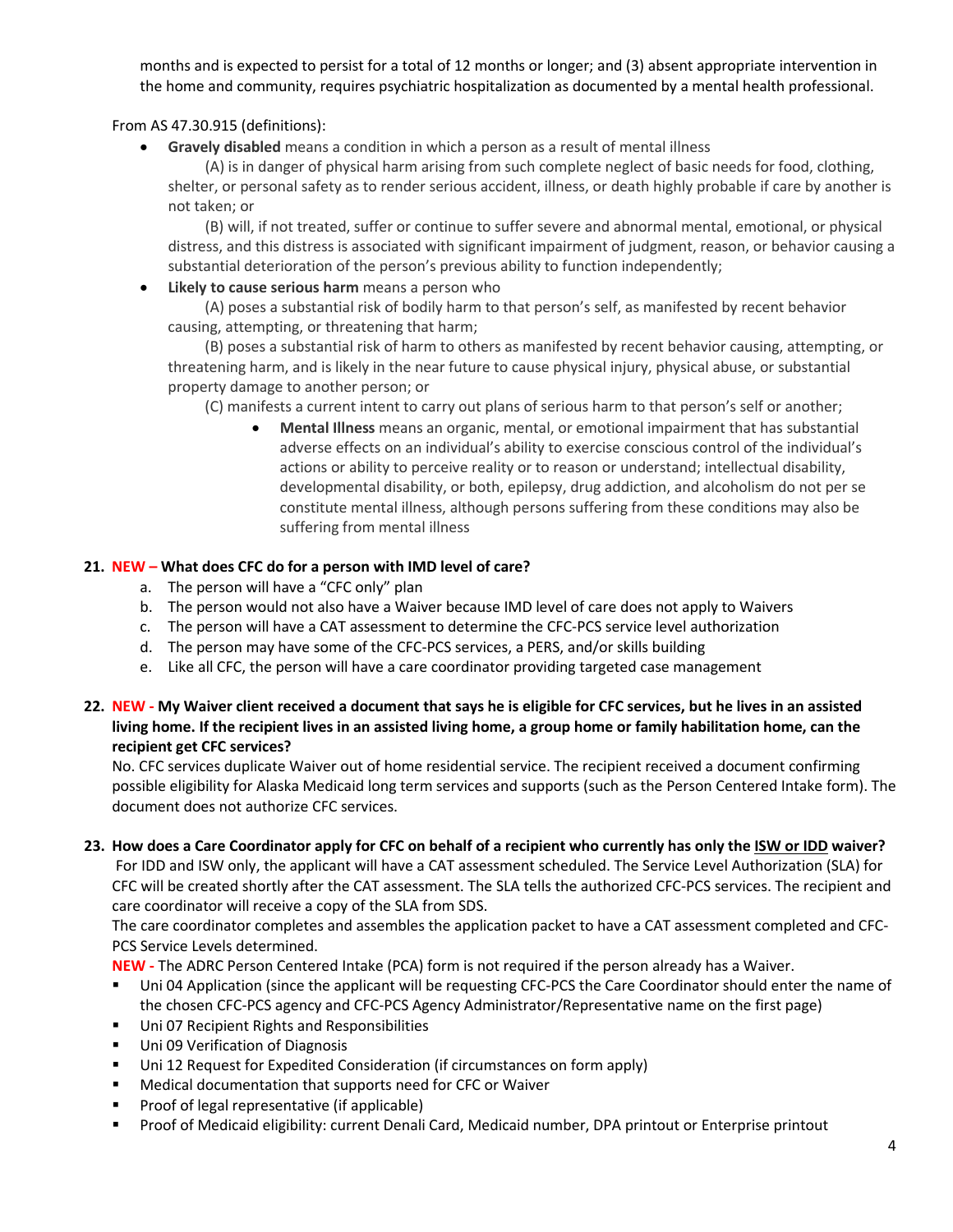o The care coordinator submits the above to SDS via Direct Secure Messaging (DSM)to [dsds.nfloc](mailto:dsds.nfloc-initialapplication@hss.soa.directak.net)[initialapplication@hss.soa.directak.net](mailto:dsds.nfloc-initialapplication@hss.soa.directak.net) 

# **24. How does a Care Coordinator apply for CFC on behalf of a recipient who currently has only the ALI, APDD, or CCMC waiver?**

**NEW -** The ADRC Person Centered Intake (PCI) form is not required if the person already has a Waiver.

- Uni 04 Application (since the applicant will be requesting CFC-PCS the Care Coordinator should enter the name of the chosen CFC-PCS agency and CFC-PCS Agency Administrator/Representative name on the first page)
- **Uni 07 Recipient Rights and Responsibilities**
- **Uni 09 Verification of Diagnosis**
- Uni 12 Request for Expedited Consideration (if circumstances on form apply)
- **NEW -** TWO Uni-16 Release of Information **\****check on Renewal*
	- o *One with the Care Coordinator on the receiving info line*
	- o *One with the PCS Agency Administrator on the receiving info line*
- Medical documentation that supports need for CFC or Waiver
- **Proof of legal representative (if applicable)**
- Proof of Medicaid eligibility: current Denali Card, Medicaid number, DPA printout or Enterprise printout
	- o The care coordinator submits the above to SDS via Direct Secure Messaging (DSM) to [dsds.nfloc](mailto:dsds.nfloc-initialapplication@hss.soa.directak.net)[initialapplication@hss.soa.directak.net](mailto:dsds.nfloc-initialapplication@hss.soa.directak.net)
- **25. My client has had an ICAP assessment and meets level of care for the IDD or ISW Waiver. Would my client also need to have a CAT assessment for CFC?**

Yes. The CAT determines the CFC-PCS services the person could receive, which is shown in the Service Level Authorization (SLA). The SLA shows type, frequency, scope and duration of CFC-PCS services.

**26. Does the recipient who has a Waiver and CFC need to wait for approval of the Support Plan to receive the CFC-PCS Services?**

No. The CFC-PCS services can start on the date of the Service Level Authorization chart.

#### **27. Does that include PERS and Skills Building?**

No. The care coordinator requests PERS and Skills Building on the Support Plan or Amendment. The Support Plan or Amendment is subject to review and approval of SDS. PERS and Skills Building can be delivered when the Support Plan is approved.

#### **28. Can a recipient be eligible for CFC under the 300% above FPL Medicaid category?**

No. A Medicaid recipient can apply for the Waiver program that fits the needs. The recipient could apply for CFC after approved for Waiver. However the recipient cannot be eligible for only CFC under the 300% category.

**29. NEW- What about a person who already had a Waiver and a PERS, who became eligible for the Waiver under the 300% above FPL Medicaid Category? Can the person keep the PERS or do they have to give it up?**  As long as the person currently has Medicaid and remains eligible for the Waiver through meeting level of care, the PERS can be approved.

# **30. Does the PCS agency sign PCS amendments?**

Yes, the newes[t CFC-01 Amendment](http://dhss.alaska.gov/dsds/Documents/SDSforms/CFC-01_Amendment_Service_Plan.pdf) form includes a signature line area.

**31. Does the care coordinator send the amendment to the NFLOC e-mail as if it's a regular amendment or do we send it to the PCS Direct Secure Messaging (DSM) email?**

Yes, send any CFC-01 amendment requests through the [dsds.nflocwaiver@hss.soa.directak.net](mailto:dsds.nflocwaiver@hss.soa.directak.net) DSM. **NEW-** DO NOT send CFC-01 to the PCS DSM email. PCS documents are now submitted by the PCS administrator through Harmony. You will receive a return email message stating that the application is not accepted to the PCS DSM address.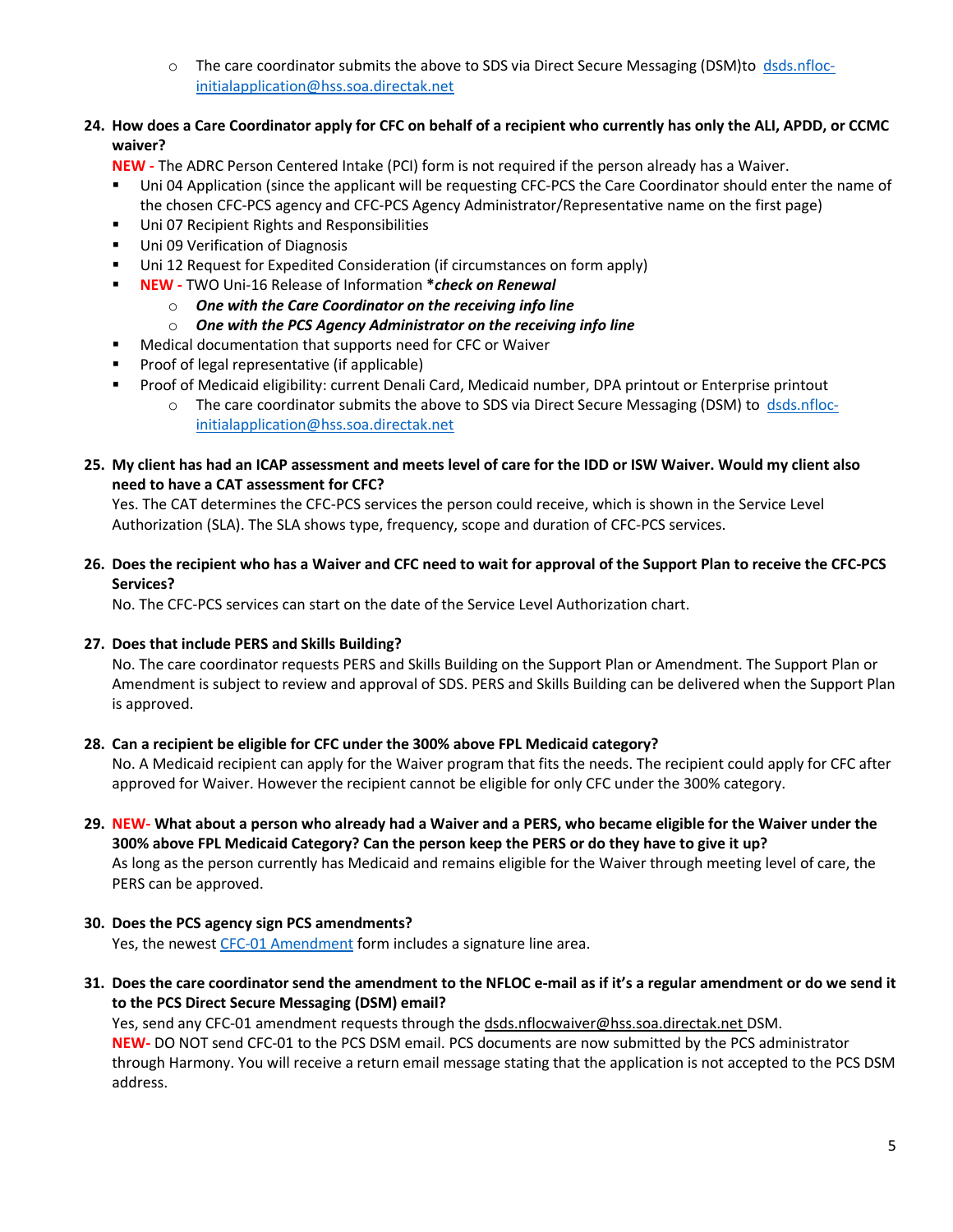#### **32. How will current Waiver Support Plans and CFC SLA dates align? Recipients that were auto-enrolled into CFC now have Service Level Authorizations ending before the current Support Plan. How is this handled?**

#### **Current and future Waiver (all types) recipients enrolled in CFC:**

The CFC - PCS services are authorized until the end date of the Support Plan. This way they will automatically align going forward.

#### **CFC only (no Waiver):**

The start date of the CFC plan is the date of the Service Level Authorization (SLA) Chart

#### **Current IDD/ISW Waiver recipients with CFC:**

The CFC plan end date is adjusted by SDS to match the Waiver POC end date. This way they will automatically align going forward.

#### **Current CFC recipients invited to apply for IDD/ISW:**

When an individual is drawn from the registry, the CFC plan end date will be automatically adjusted accordingly to align with the IDD/ISW plan dates. This way they will align moving forward.

**33. It sounds like requesting CFC services is now similar to requesting Waiver services from "vendors" in Waiver Support Plans. Is that true?** 

Yes. The care coordinator requests, renews and requests changes in CFC services on the recipient's behalf, much like Waiver vendors in the Waiver Support Plan.

#### **34. Who provides CFC services?**

An agency which is currently certified by SDS to provide CFC-PCS services and which is currently enrolled in Alaska Medicaid.

**35. How can a care coordinator know what a CFC-PCS recipient's Service Level Authorization contains?**

SDS will send a copy of the CFC-PCS recipients Service Level Authorization (SLA) to the care coordinator via DSM. When care coordinators are working in Harmony Data System, the SLA can be viewed there.

#### **36. What can Care Coordinators ask the PCS agencies to submit through the SDS Harmony Data system?**

The CC is ultimately responsible for submitting all requests to SDS. However the CC and the PCS agency can work together to submit these specific CFC documents through the PCS Agency in the SDS Harmony data system:

- [CFC-01 Amendment to Service Plan](http://dhss.alaska.gov/dsds/Documents/SDSforms/CFC-01_Amendment_Service_Plan.pdf)
- [CFC-02 Request for CFC-PCS Services When Traveling](http://dhss.alaska.gov/dsds/Documents/SDSforms/CFC-02-PCS-TravelRequest.pdf)
- [CFC-03/PCS-16 Notification of Transfer Form](http://dhss.alaska.gov/dsds/Documents/SDSforms/CFC-03-PCS-16_Transfer.pdf)

All Applications and Support Plans must be submitted directly by the Care Coordinator through DSM until SDS Harmony access is granted.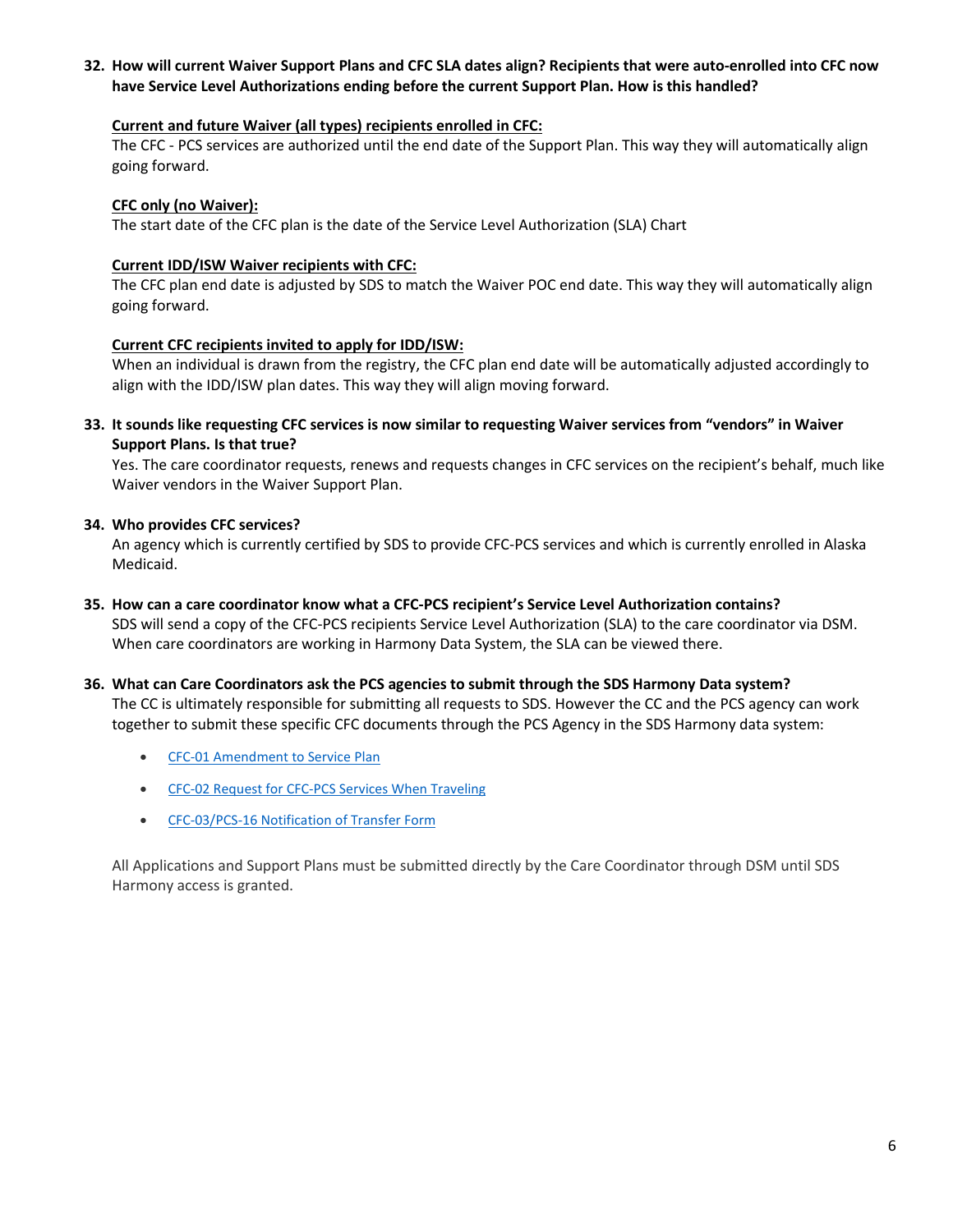#### **Care Coordinator Processes & Forms for CFC clients**

*1. No action is required until Re-Application for recipients that were auto-enrolled in CFC unless there is a need to:* 

#### **Amend the current Waiver Support Plan to add Supervision & Cueing or increase CFC-PCS authorized hours**  Complete and Submit:

- **EXEC-01 Amendment to Service Plan** 
	- o Include a description of the changes requested to currently authorized CFC-PCS services
	- o Submit with supporting documentation

#### **Amend the current Waiver Support Plan to add PERS, and or Skills Building**

Complete and Submit:

- PERS Prescription or documentation and cost evidence per 7 AAC 127.085
- UNI-14B CFC overview Cost Sheet (Auto Calculates the time authorized for Skills Training)

#### **2. Apply for ALI, APDD or CCMC waiver with CFC services (initially and at renewal):**

The care coordinator completes and assembles the application packet:

Initial application only: The applicant will start by contacting the ADRC for an options counseling. Once completed the applicant will provide the options counseling form to the care coordinator.

The care coordinator then completes and assembles the application packet:

- ADRC Person Centered Intake (PCI) form (for ALI, APDD, CCMC and CFC only) *\*Initial Only*
- Uni-04 Application -enter the name of the chosen CFC-PCS Agency and Agency Administrator/Representative name on the first page
- Uni-05 Appointment for Care Coordination Services *\*Initial Only*
- Uni-07 Recipient Rights and Responsibilities
- Uni-09 Verification of Diagnosis
- Uni-12 Request for Expedited Consideration (if applicable circumstances)
- **NEW** TWO Uni-16 Release of Information **\****check on Renewal*
	- o *One with the CC on the receiving info line*
	- o *One with the PCS Agency Administrator on the receiving info line*
- Medical documentation that supports need for CFC or Waiver services
- **Proof of legal representative (if applicable)**
- Proof of Medicaid eligibility: current Denali Card, Medicaid number, DPA printout or Enterprise printout
- For APDD only copy of Developmental Disability (DD) Eligibility Determination letter from SDS *\*Initial Only* The care coordinator submits the above to SDS via Direct Secure Messaging (DSM) to

[dsds.nfloc-initialapplication@hss.soa.directak.net](mailto:dsds.nfloc-initialapplication@hss.soa.directak.net)

#### **3. Apply for IDD or ISW waiver with CFC services (initially\* and at renewal):**

The care coordinator completes and assembles the application packet:

- ADRC Person Centered Intake form (PCI), required for CFC *\*Initial Only*
- Uni-04 Application enter the name of the chosen CFC-PCS Agency and Agency Administrator/Representative name on the first page
- IDD -03 ICAP Consent OR IDD-10 Interim ICF/IIID level of care -per recipient age/ICAP cycle
- Uni-05 Appointment for Care Coordination Services *\*Initial Only*
- **Uni-07 Recipient Rights and Responsibilities**
- **Uni-09 VOD- Verification of Diagnosis**
- **IDD-13 QDC-Qualifying Diagnosis Certification**
- **IDD-15 request for day habilitation in residence exception if circumstances apply**
- **Uni-12 Request for Expedited Consideration if circumstances apply**
- **NEW** TWO Uni-16 Release of Information **\****check on Renewal*
	- o *One with the CC on the receiving info line*
	- o *One with the PCS Agency Administrator on the receiving info line*
- Medical documentation that supports need for CFC or waiver services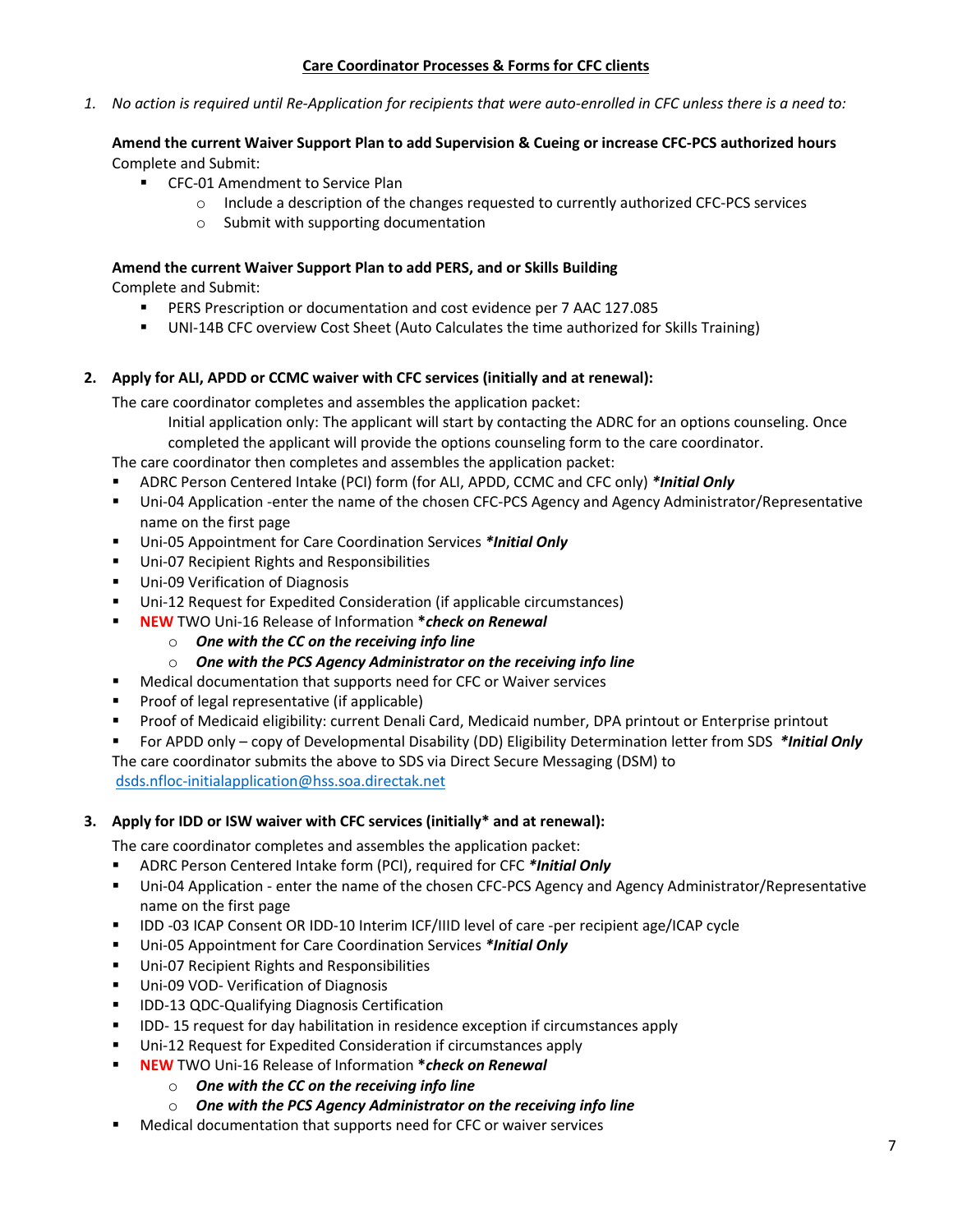- Proof of legal representative (if applicable)
- Proof of Medicaid eligibility: current Denali Card, Medicaid number, DPA printout or Enterprise printout

The care coordinator submits the above to SDS via Direct Secure Messaging (DSM) to IDD Unit DSM address pre region.

# **4. Support Plan for a CFC only client:**

Complete and submit:

- Uni-02 Support Plan for All Waivers and CFC
	- o Summarize CFC-PCS services authorized for the recipient on the Service Level Authorization (SLA) in the plan document
	- o Request CFC Skills Building per recipient request on the support plan; no more than 3% of CFC-PCS total time authorized (auto calculates on the 14B CFC Overview)
	- o Uni-14B CFC Services Overview and Cost sheet (if requesting PERS or Skills training)
- If PERS requested, attach prescription or documentation and cost evidence per 7 AAC 127.085
- Uni-15 Person Centered Plan Questionnaire
- **EXEC** Legal rep/guardianship documents if changed

# **5. Support Plan for ALI, APDD or CCMC waiver with CFC services:**

Complete and submit:

- Uni-02 Support Plan for All Waivers and CFC
	- o Summarize CFC-PCS services authorized for the recipient on the Service Level Authorization (SLA) in the plan document
	- $\circ$  Request CFC Skills Building per recipient request on the support plan; no more than 3% of CFC-PCS total time authorized (auto calculates on the 14B CFC Overview)
- Uni-14 Services Overview and Cost sheet
	- o AND,Uni-14B CFC Services Overview and Cost sheet (if requesting PERS or Skills training)
- If PERS requested, attach prescription or documentation and cost evidence per 7 AAC 127.085
- If SME requested attach prescription or documentation and cost evidence per 7 AAC 103.305
- If EMOD requested attach documentation and process per CC COPS and 7 AAC 130.300
- Uni-15 Person Centered Plan Questionnaire
- Uni-10 Care Coordinator request for visit exception (if circumstances apply)
- **EXEC** Legal rep/guardianship documents if changed

#### **6. Support Plan for IDD or ISW waiver with CFC services:**

Complete and submit:

- Uni-02 Support Plan for All Waivers and CFC
	- o Summarize CFC-PCS services authorized for the recipient on the Service Level Authorization (SLA) in the plan document
	- o Request CFC Skills Building per recipient request on the Support Plan; no more than 3% of CFC-PCS total time authorized (auto calculates on the 14B CFC Overview)
- Uni-14 Services Overview and Cost sheet (IDD) or Uni-14A ISW Services Overview and Cost sheet
	- o AND, Uni-14B CFC Services Overview and Cost sheet (if requesting PERS or Skills training)
- If PERS requested attach prescription or documentation and cost evidence per 7 AAC 127.085
- If SME requested attach prescription or documentation and cost evidence per 7 AAC 103.305
- **If EMOD requested attach documentation and process per CC COPS and 7 AAC 130.300**
- **Uni-15 Person Centered Plan Questionnaire**
- Uni-10 Care Coordinator request for visit exception (for IDD only, if circumstances apply)
- Legal rep/guardianship documents (if changed)

#### **7. Request CFC while traveling**

Complete and submit: